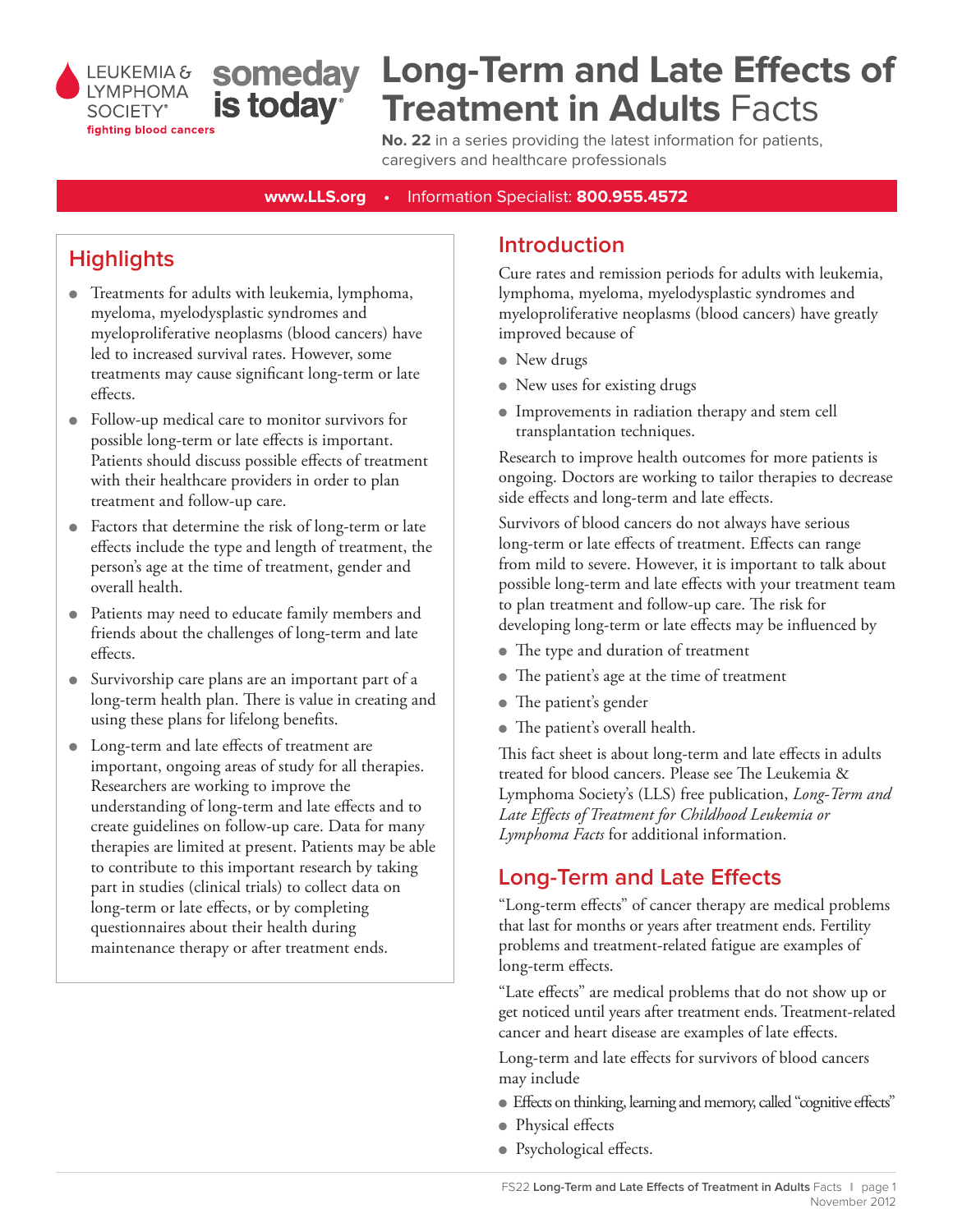### **Cognitive Effects**

Cancer treatments such as chemotherapy and radiation therapy can cause problems with mental functions, such as concentration, memory and the ability to multitask (to keep track of and do different tasks at the same time). These effects are sometimes referred to as "chemo brain" or "brain fog."

### **Physical Effects**

Depending on the type and duration of treatment and individual risk factors, including genetics and overall health, adults may be at risk for

- Heart or thyroid problems
- Hearing loss
- Secondary cancer
- Loss of fertility
- Other conditions.

#### **Psychological Effects**

Some individuals may experience long-term psychological effects after treatment ends, including depression or posttraumatic stress disorder.

The cognitive, physical and psychological effects of cancer treatment can affect the everyday activities of survivors. Support and help are available for cancer patients and survivors, who may face

- Job discrimination
- Difficulty getting health or life insurance
- $\bullet$  Financial issues
- Relationship or social problems
- Lack of follow-up care.

For additional information, please see the *Resources* section on page 6.

### **Managing Long-Term and Late Effects**

Cancer survivors may need to educate family members, friends, and healthcare providers about long-term and late effects.

Here are some suggestions for patients and survivors:

- Keep a record of any physical or emotional symptoms that you experience and discuss them with your treatment team.
- Keep all medical records, including dates and locations of cancer treatment; drugs and supportive therapies (e.g., blood transfusions) and dosages; and specific sites and amounts of radiation therapy, if applicable. Keep a copy of blood, marrow and imaging test results (MRIs, CT scans, x-rays).
- Keep a list of all the medicines you take, and update the list as needed. It is important that all members of your care team know all medicines you are taking. If you have an allergy to a medicine, make sure you note that too.
- Ask your doctor for a written summary of the cancer treatment that you received, including names of all drugs used, whether or not radiation was used, what type of surgical procedures were performed and whether you experienced any unusual or especially severe or acute complications of cancer therapy. This summary is called a survivorship care plan. You can read more about this below in the *Follow-up Care* section.
- Follow a health plan that includes being active, using sun protection and eating healthy foods. Do not smoke or use tobacco products. If you do, healthcare professionals can offer information or refer you to resources to help you quit.
- Keep medical follow-up appointments.
- Stay informed. Ask your treatment team for the latest information on long-term and late effects of cancer treatment or contact an LLS Information Specialist.

### **Follow-up Care**

Medical follow-up care gives doctors the chance to

- Monitor disease response to current or past treatments over a period of time
- Identify recurrence of the disease, if any
- Detect long-term or late effects.

Cancer survivors should see their primary care doctors for general health and physical examinations yearly or more often, as needed.

They should see their oncologists for follow-up cancer care. Regular examinations may include screening for cancer recurrence, for the development of a secondary cancer or for other late effects of treatment.

A survivorship plan or follow-up plan should be developed by a patient's oncologist to help monitor for late effects. This can help the patient's primary care doctor who might not be familiar with possible problems. These plans are individualized and long-term. It is helpful for a patient to be seen yearly at a long term follow-up clinic specifically for cancer survivors along with regular visits to a primary care doctor.

Coordination between oncologists and primary care doctors is important to provide the best care possible.

Some treatment centers have follow-up cancer care clinics,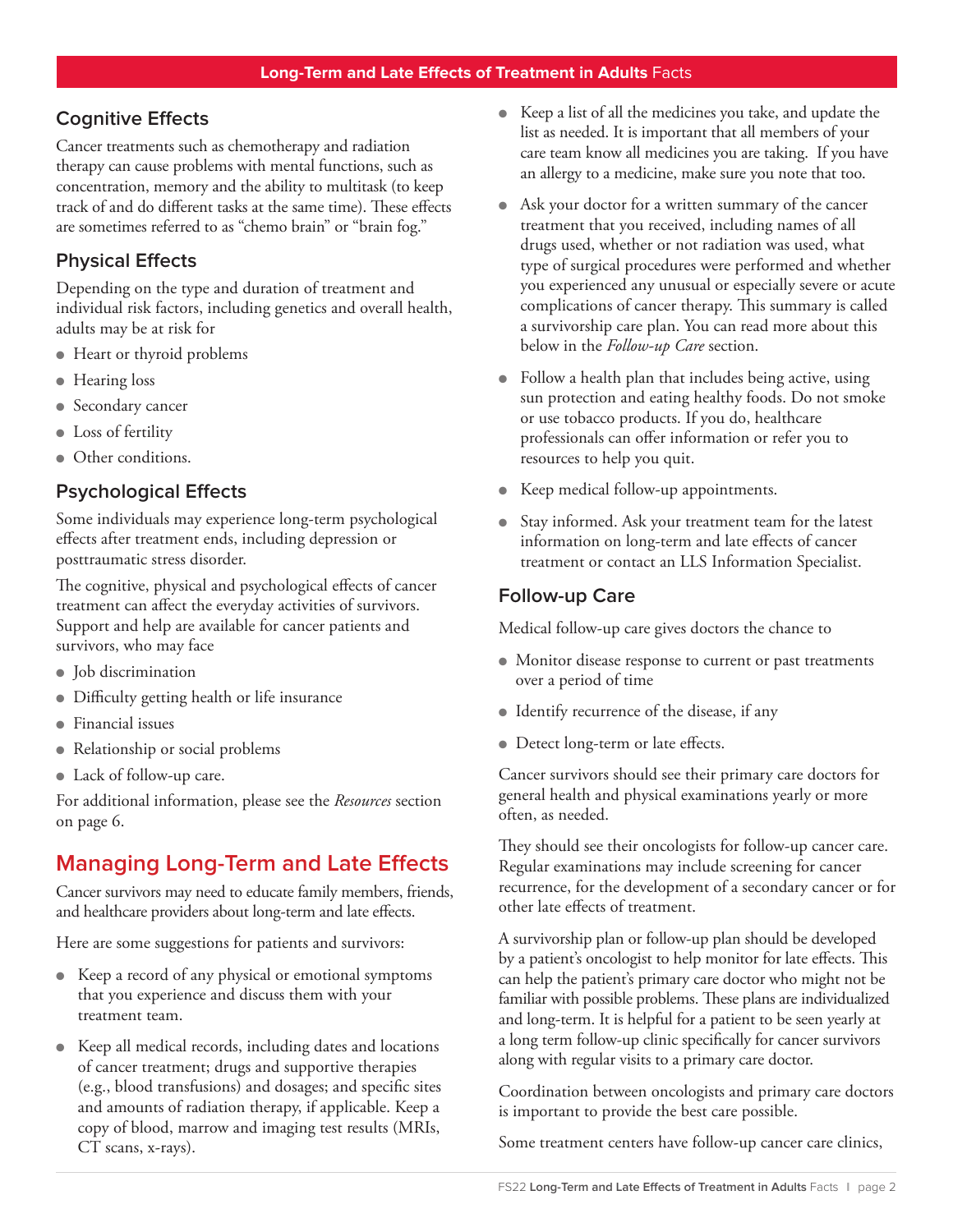which provide a complete, multidisciplinary approach for cancer survivors. Most follow-up clinics specialize in helping pediatric cancer survivors, but some work with adult cancer survivors.

You can find information about survivorship plans and guidelines and follow-up clinics for survivors of cancer by visiting the *Resources* section on page 6.

### **Examples of Long-Term and Late Effects**

Possible long-term or late effects of treatment are described below. Talk to your doctor about the actual risks for you.

Treatment for blood cancers usually includes chemotherapy and/or other drug therapies. Patients may receive radiation therapy, stem cell transplantation or splenectomy. Certain risks for long-term and late effects are common to all of these treatments. For additional information, please see the free LLS publication, *Blood and Marrow Stem Cell Transplantation.*

### **Drug Therapy**

A number of chemotherapy and other drugs are used to treat blood cancers.

**Alkylating drugs** have been associated with heart and lung problems, risk for secondary cancers, low testosterone levels and sperm counts in men and premature ovarian failure (POF) or premature menopause in women. The combination of alkylating drugs and radiation therapy increases the risk of fertility problems.

Examples of alkylating drugs are

- **•** Cyclophosphamide (Cytoxan®), which can increase the risk for chronic heart failure, myelodysplastic syndromes and acute myeloid leukemia.
- Procarbazine (Matulane®), nitrogen mustard (Mustargen®), and ifosfamide (Ifex®), which can increase the risk for myelodysplastic syndromes and acute myeloid leukemia.
- **•** Carmustine (BiCNU®) and busulfan (Myleran®), which can increase the risk for scarring and inflammation of the lungs.
- Carboplatin (Paraplatin®) and cisplatin (Platinol®), which can increase the risk for hearing loss and peripheral neuropathy or contribute to heart damage. Sometimes kidney function can be affected.

Anthracyclines, which have been associated with heart damage (e.g., heart muscle injury, chronic heart failure). Heart muscle damage is usually related to the cumulative dosage of anthracyclines, many of which are used to treat acute myeloid leukemia. Anthracyclines include doxorubicin (Adriamycin®), idarubicin (Idamycin®), and daunomycin (Cerubidine®).

Anthracycline drugs may also increase the risk of developing a secondary cancer, such as acute myeloid leukemia or myelodysplastic syndromes.

**Bleomycin** (Blenoxane®) is an antitumor antibiotic drug therapy commonly used to treat germ cell tumors and lymphoma that, when used in high dosages, can potentially result in acute respiratory distress syndrome and lung failure.

**Bortezomib** (Velcade®) is a proteasome inhibitor used to treat persons with myeloma. It has been associated with peripheral neuropathy, which can be characterized by numbness, pain or tingling in the hands or feet.

**Corticosteroids,** which have been associated with osteoporosis and cataracts. High dosages of corticosteroids may be associated with avascular necrosis, which is weakening of the bone in the hip(s). Corticosteroids have been used to treat individuals with leukemia, lymphoma and myeloma. Prednisone and dexamethasone are examples of corticosteroids.

**DNA repair enzyme inhibitors,** which are derived from toxins found in certain plants, can cause acute myeloid leukemia and myelodysplastic syndromes. Etoposide (Etopophos®) and teniposide (Vumon®) are examples of this class of drugs.

**Drugs that prevent the cells from dividing by blocking mitosis,** such as vincristine (Oncovin®) and vinblastine (Velban®), have been associated with peripheral neuropathy.

**Immunomodulators** modify or influence the functions of the immune system. Thalidomide (Thalomid®) and lenalidomide (Revlimid®), which are used to treat persons with myeloma, have been associated with peripheral neuropathy.

**Methotrexate** is used to treat leukemia and lymphoma; it has been associated with osteoporosis and lung damage. Intrathecal and intravenous methotrexate can cause cognitive impairment.

### **Radiation Therapy**

Radiation therapy is the use of ionizing radiation to kill cancer cells. For some individuals, radiation therapy to the head and neck may lead to

• Problems with thinking, learning or memory, called "cognitive effects"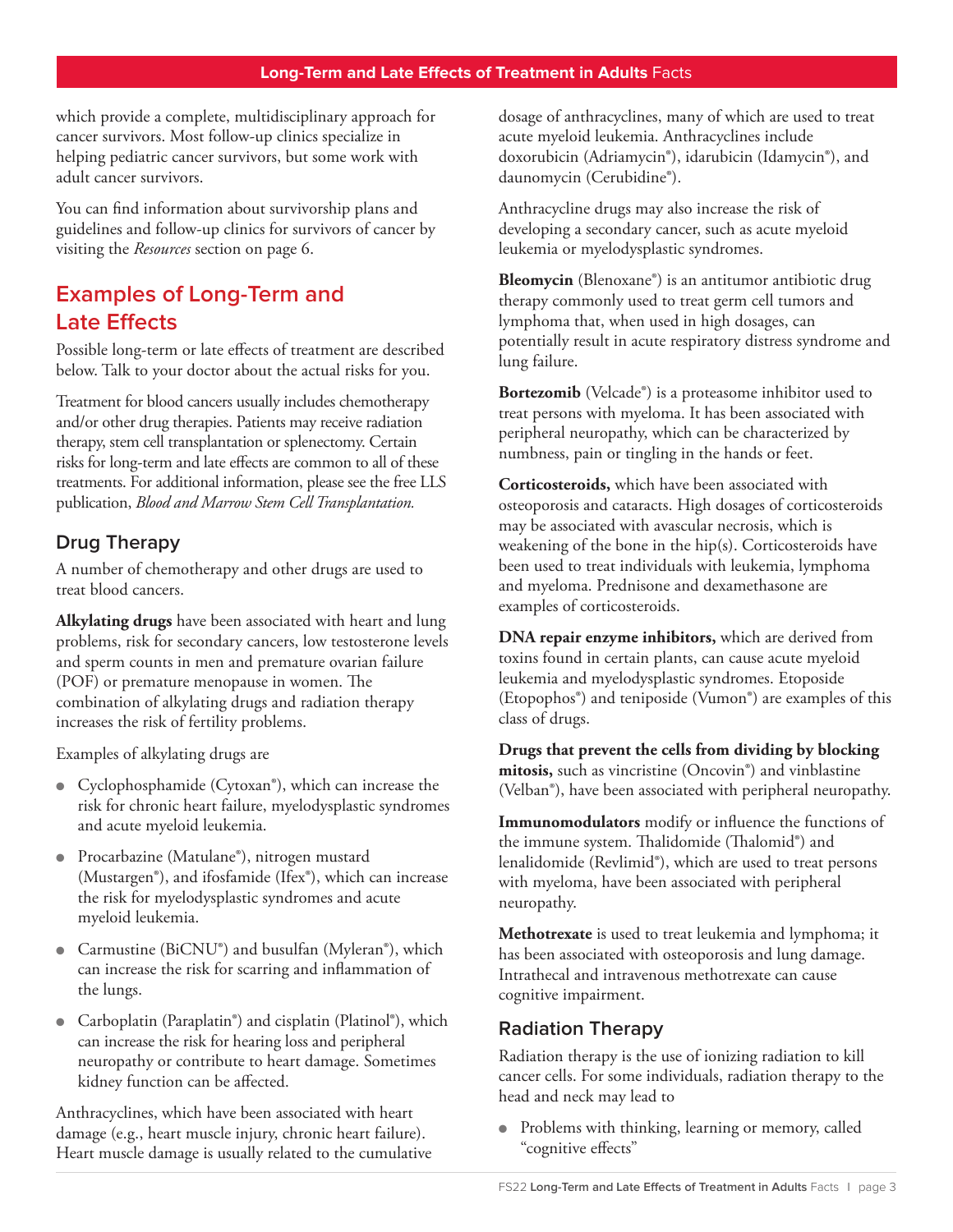- Brain or thyroid cancer
- <sup>l</sup> Hypothyroidism or hyperthyroidism
- Dental abnormalities such as dry mouth or cavities
- <sup>l</sup> Hearing loss
- Vision problems such as cataracts or glaucoma
- Osteoporosis (bone thinning).

Radiation therapy to the chest can cause

- Lung damage (scarring, inflammation, breathing difficulties)
- **IF** Heart damage (scarring, inflammation, coronary heart disease)
- **Osteosarcoma**
- Breast or thyroid cancer
- <sup>l</sup> Hypothyroidism or hyperthyroidism.

Total body irradiation for individuals undergoing a hematopoietic stem cell transplant can potentially cause gonadal failure and fertility issues in both men and women.

High-dose radiation to the spleen can increase the risk that survivors will develop repeated bacterial infections.

Local radiation therapy may also have effects on fertility depending on what part of the body is radiated.

#### **Splenectomy**

Surgical removal of the spleen (splenectomy) may be used to treat certain individuals with leukemia or lymphoma. A splenectomy may result in impaired immune system functions, increasing a person's susceptibility to bacterial infections and other conditions.

Data has not been collected for a long enough time period for the long-term and late effects of newer drugs to be identified. Talk to your doctor for more information.

### **Treatment Under Investigation**

Research for long-term and late effects continues to increase. Patients may have the opportunity to take part in clinical trials. These trials, conducted under rigorous guidelines, help clinicians and researchers to determine the beneficial and adverse effects of potential new treatments. Studies are also conducted to evaluate new indications for therapies that are already approved for other diseases.

In addition, research to better understand and treat long-term and late effects associated with certain cancer therapies is ongoing. Researchers are also studying ways to lessen or minimize the negative impact of existing therapies. Current research seeks to understand how factors such as aging and socioeconomic status influence long-term and late effects.

LLS is funding research to understand the effects of transplantation versus alternative treatments on a patient's survival and quality of life; measure quality of life and physical function in patients being treated with intensive chemotherapy; obtain measures of cognitive functioning as patients return to work following bone marrow transplantation; identify individuals prone to developing certain cancers after chemotherapy or radiation therapy to allow doctors to potentially modify the type of therapy; identify mutations and their biological impact in certain cancers to help create new therapies; and analyze the effects of vorinostat on human immune cells and test it as an additional treatment option to standard therapy of graft-versus-host disease.

For more information about clinical trials, see the free LLS publication *Understanding Clinical Trials for Blood Cancers,* visit www.LLS.org/resourcecenter or call our Information Specialists.

### **Glossary of Cancer Treatment Effects**

You may see or hear some of the following terms. However, not all terms will apply to your treatment or treatment effects.

**Avascular necrosis** is a condition in which the blood vessels that nourish the bones die, causing parts of the bone to weaken or collapse.

**Chemo brain** is a term used to explain a condition of confusion, forgetfulness or memory loss that many survivors describe. Patients who experience cognitive effects should be evaluated. Chemo brain is not the same as depression or fatigue. All three conditions may produce some of the same effects, but these three conditions may require different treatments.

**Fatigue,** or tiredness, that lasts and does not improve with rest can continue for months or years following treatment. Fatigue can make it hard to do daily tasks or to concentrate. For more information, see the free LLS publication, *Cancer-Related Fatigue Facts.*

**Fertility** refers to the ability to become pregnant or father a child. Survivors of leukemia or lymphoma treated with modern conventional therapy are at relatively low risk for fertility problems. Most go on to have normal fertility and healthy offspring. However, a small number of survivors are unable to have children. Certain drugs can harm sperm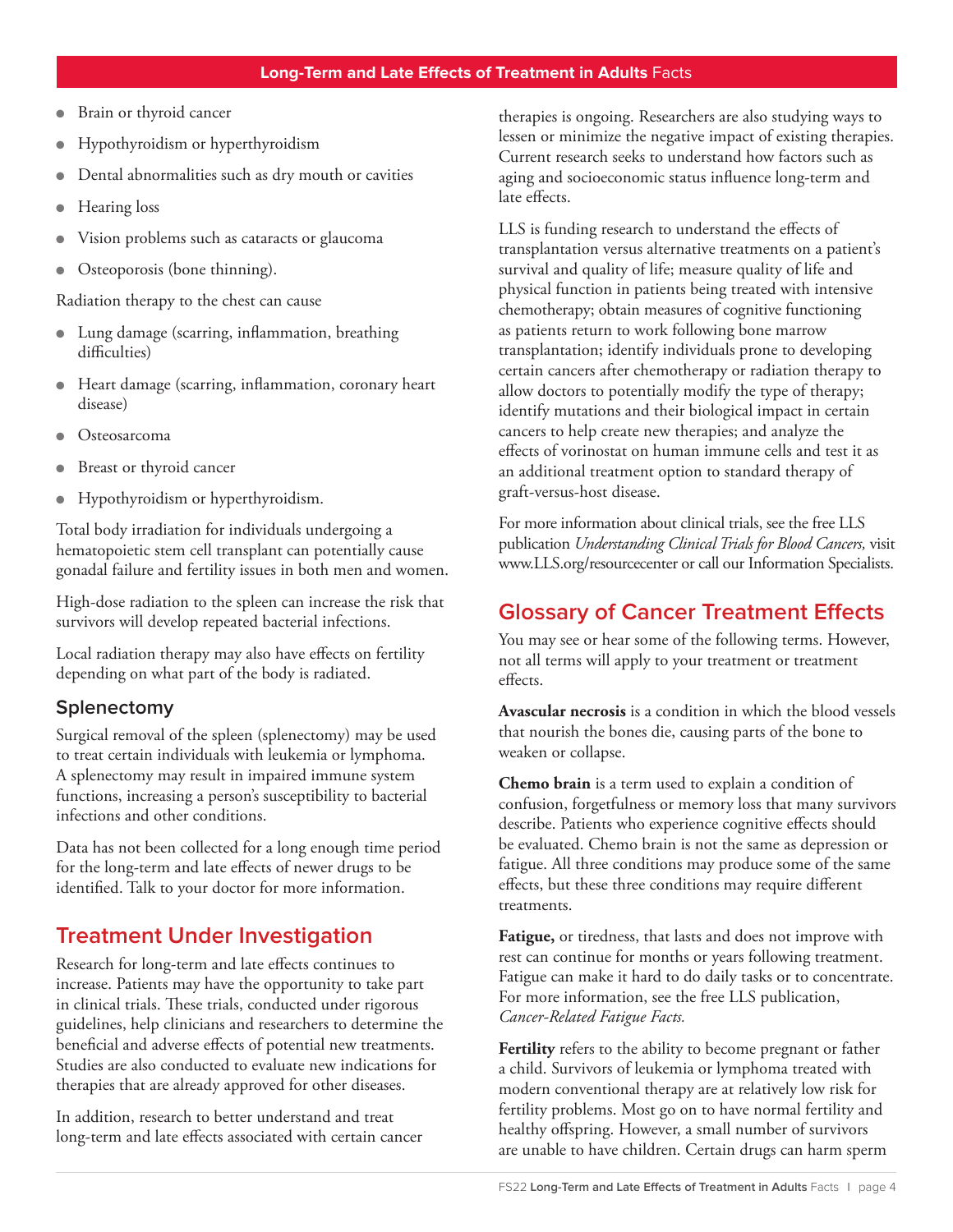production; however, production may resume months or years after treatment.

**Hypothyroidism** refers to lower-than-normal activity of the thyroid gland. The symptoms may include increased sensitivity to the cold, weight gain, painful joints, muscle aches, and pale, dry skin. Hypothyroidism is more common than hyperthyroidism.

**Hyperthyroidism** refers to higher-than-normal activity of the thyroid gland. The symptoms include nervousness, sudden weight loss, rapid heartbeat, fatigue and an increased sensitivity to heat.

**Osteoporosis** is a condition of decreased bone density that leads to thin bones and increased risk for fractures.

**Peripheral neuropathy** causes numbness, tingling or pain in the hands and feet. It may last for months or years following treatment with certain drugs that harm the nerves. The peripheral nerves are found outside the central nervous system (brain and spinal cord).

**Premature ovarian failure (POF)** describes a stop in normal ovarian function in a woman younger than age 40. Unlike menopause, this is not a natural occurrence. When POF is caused by cancer treatment, it is unlikely that a girl or woman will have menstrual periods or have the ability to become pregnant. Generally, POF is managed with hormone replacement therapy, including estrogen and progesterone and sometimes also testosterone. Girls and women with POF are encouraged to eat a healthy diet and exercise regularly (aerobics and weight training) to decrease health risks of osteoporosis and heart disease. Supplements or medications for bone health may be prescribed. At this point, there is no treatment to restore fertility for someone diagnosed with POF. Medications can be prescribed to assist with managing POF and regulating hormones.

**Second cancers** can develop in certain cancer survivors treated with chemotherapy or radiation therapy. These survivors are at somewhat higher risk for developing a second cancer compared to the general population. The risk is greater for younger patients and increases with higher total dosage of radiation. Cancer treatment may not be the only reason that some survivors develop second cancers. Genes or gene-environment interactions may also be factors for increased risk in some patients. Examples of second cancers are

• Acute myeloid leukemia and myelodysplastic syndromes – Treatment-related acute myeloid leukemia/ myelodysplastic syndromes may occur in some people who received treatment with alkylating drugs or DNA-repair-enzyme inhibitors.

- $\bullet$  Brain tumors Treatment with cranial radiation can increase the risk of developing a brain tumor.
- Breast cancer Women who have received mantle radiation therapy for Hodgkin lymphoma have an increased risk for breast cancer. Women treated before the age of 21 years have a significantly greater risk than adult women. Younger women should receive annual mammograms and biannual breast exams, starting at 10 years after receiving treatment.
- **•** Osteosarcoma Patients who have received mantle radiation therapy for Hodgkin lymphoma have an increased risk for osteosarcoma, the most common type of bone cancer. The risk for osteosarcoma depends on the dosage of radiation and whether individuals were concurrently treated with alkylating drugs.

**Sexuality** refers to physical, psychological, social, emotional and spiritual factors. Both men and women may have some sexual effects during and after treatment. Men may experience difficulty maintaining an erection, have low sperm counts or become sterile. Women may fail to ovulate or conceive, have irregular periods, experience painful intercourse, and develop early menopausal signs such as hot flashes, insomnia and increased irritability. For more information, please see the free LLS publication *Sexuality and Intimacy.*

### **Acknowledgement**

LLS gratefully acknowledges

#### **Ellin Berman, MD**

Professor of Medicine, Hematology/Oncology Memorial Sloan Kettering Cancer Center Cornell University-Weill Medical College New York, NY

for her review of *Long-Term and Late Effects of Treatment in Adults Facts* and for her important contributions to the material presented in this publication.

### **We're Here to Help**

LLS is the world's largest voluntary health organization dedicated to funding blood cancer research, education and patient services. LLS has chapters throughout the country and in Canada. To find the chapter nearest you, enter your ZIP code into "Find your Chapter" at www.LLS.org or contact

**The Leukemia & Lymphoma Society** 3 International Drive, Suite 200 Rye Brook, NY 10573